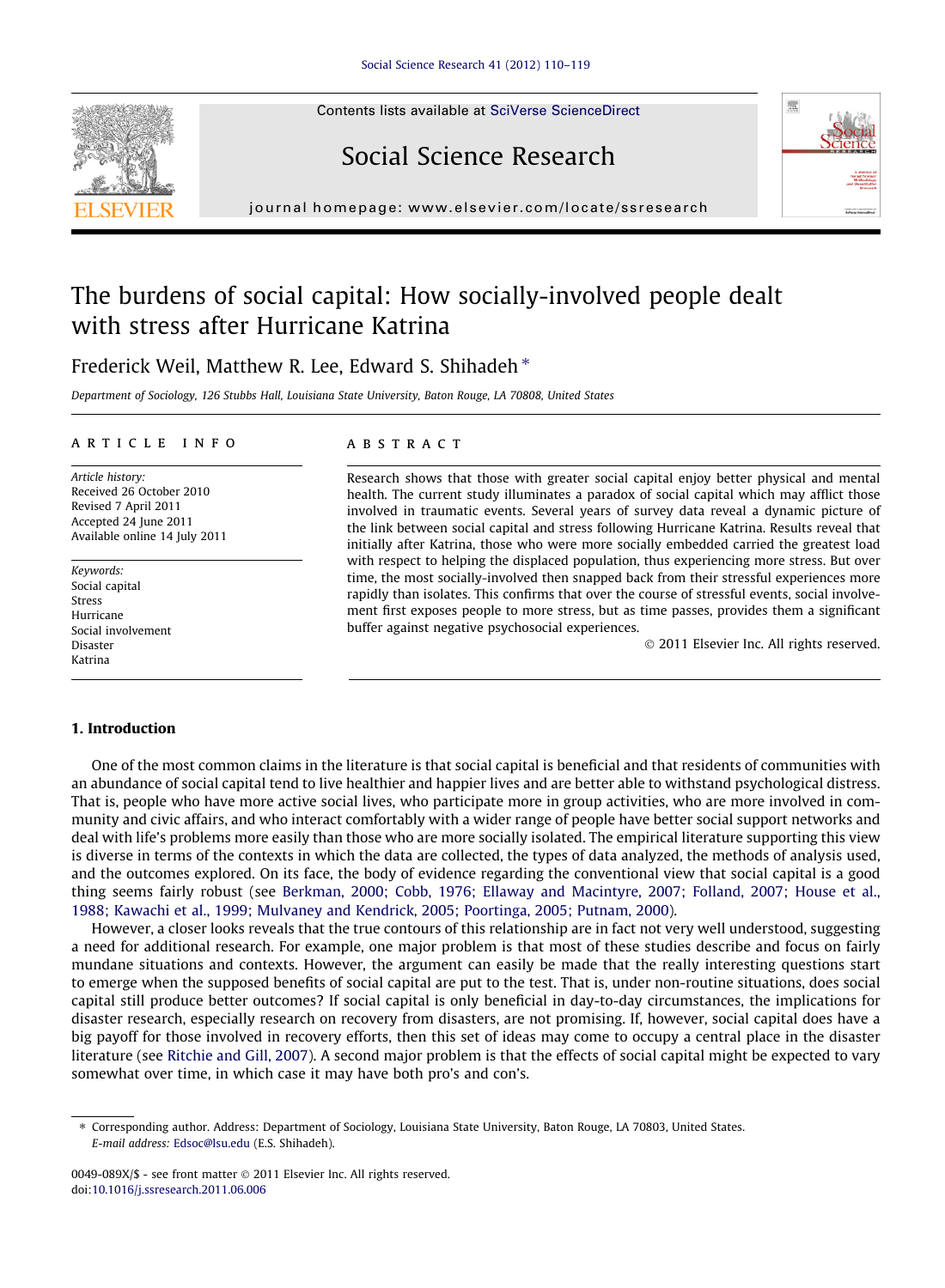At the individual level, for example, it seems reasonable to suppose that the very thing that helps socially-embedded people in ordinary times – their greater involvement with other people – will impose special burdens on them in times of crisis. These are the very same people who most carry the load of helping others, who feel most responsible for others, who do most to coordinate others' activities in recovering from crisis, and on whom others most rely. Socially-connected people are probably subjected to the same strains as social isolates during a crisis, but they carry extra burdens as well. Their homes and property may be subjected to the same damage; their jobs may be just as endangered; their families may be put under the same strains; they may be just as displaced. But they often have to put their own or their families' concerns aside as they care for others.

The current study addresses these two issues and reveals a dynamic story that involves an arc from a normal situation, through a crisis, and back to recovery. Our main storyline is that during a major disaster, people with high social capital pass through an initial period of greater stress, because emergency situations tend to mobilize them, placing disproportionate burdens on their shoulders. Later, however, they snap back from the stress more quickly during the period of recovery. The reason for this trajectory, ironically, is the same through each phase: their social embeddedness. Their embeddedness initially imposes greater strains and responsibilities on them; but ultimately, their social embeddedness gives them greater support and enables them to recover more quickly and fully than socially isolated people. Below we explicate the reasons for this arc more fully and then test this model with unique data collected in several waves after Hurricane Katrina.

#### 2. Background and relevant literature

There is ample literature on social capital, which is characterized by well documented confusion and uncertainty regarding fundamental issues of conceptualization and operationalization [\(Almedom, 2005; Portes, 1998](#page-9-0)). We thus begin by clarifying our analytical focus. The present study focuses on the individual level of analysis, and not the aggregate or ecological level. Further, although we use the term 'social capital', our conceptualization is closely aligned with the social support approach which focuses on individuals. Our focus does not include the macro-level variants of social capital focusing on the resources existing in the structure of relations between people or on community stocks of social capital (cf. [Berkman,](#page-9-0) [2000; Cobb, 1976; Coleman, 1988; Ensel and Lin, 1991; House et al., 1988; Kawachi et al., 1997; Mitchell and LaGory,](#page-9-0) [2002; Paxton, 1999; Perry et al., 2008; Putnam, 2000; Sampson et al., 1999\)](#page-9-0).

Despite the wide range of definitions of social capital, a dominant interpretation comes from [Putnam \(2000\)](#page-9-0) who conceptualizes social capital as a triad of (1) social networks (embeddedness or engagement in the community), (2) trust in others (the expectation that others will engage in actions beneficial to them or to their community) and (3) norms of reciprocity. At the outset, we point out that our analysis is limited to the first two legs of that triad; embeddedness and social trust. Our data set, though unique and obtained under difficult conditions following Hurricane Katrina, do not permit us to examine norms of reciprocity – the social expectation that other people will respond in kind to your actions.

Micro-level social capital perspectives have proliferated in the public health literature for quite some time (cf. [Berkman,](#page-9-0) [2000; Cobb, 1976; House et al., 1988\)](#page-9-0). These and other scholars have worked for decades to document that people with high social capital and more social supports enjoy better physical and mental health outcomes than those who experience a deficit of these resources [\(Cobb, 1976; House et al., 1988; Perry et al., 2008\)](#page-9-0). The specific mechanisms underlying this relationship are varied, but often cited candidates include that the well integrated have more people to lend them a hand when facing personal challenges; that their embeddedness gives them greater access to information on mental or physical health care options; or that it gives them impetus to lead a healthier lifestyle.

In contrast to this optimistic view is the idea that social capital is not always a plus. There are numerous reasons to expect that the degree of integration and the resultant social capital can be expected to be associated with negative outcomes at both the micro and macrolevels of analysis. [Portes \(1998, pp. 15–18\)](#page-9-0) argues that strong in-group ties resulting from bonding capital has an exclusionary capacity, where out-group members do not have access to resources or are discriminated against. Indeed, this may explain why tightly-knit, evangelical Christian communities are linked to elevated rates of crime. High rates of bonding capital among in-group members in these communities comes at the expense of between-group ties – or bridging capital – which can strengthen a community's organizational capacity to control crime [\(Beyerlein and Hipp, 2005; Lee and](#page-9-0) [Bartkowski, 2004; Shihadeh and Winters, 2010;](#page-9-0) [Shihadeh and Steffensmeier, 1994](#page-9-0)).

Moreover, an extremely high premium on conformity resulting from strong ties can create resentment and cause young members to leave the group, seeking alternative avenues for personal expression. The problem of 'downward leveling norms' is also apparent when members of a group – particularly minority groups or those facing adverse conditions – cultivate norms that are antagonistic to success through mainstream routes such as norms promoting a violent disposition as a route to status ([Anderson, 1999\)](#page-9-0). The same issues are evident in the public health literature. For example, [Kushner and Sterk](#page-9-0) [\(2005\)](#page-9-0) cite the high rate of suicide attempts by females and the high rates of suicide among members of the military as cases of fatalistic suicide – those suicides occurring under the yoke of extremely high levels of social integration and hence normative and moral regulation. The common theme in this literature is the overt recognition that high levels of participation or solidarity do not always generate wonderful outcomes.

With respect to the current paper, this begs the question of why those with the most social capital would be more stressed in the wake of a disaster. One possibility is through the social influence pathway ([Berkman et al., 2000\)](#page-9-0). Those who are highly embedded are close to others in their network and tend to compare their attitudes, feelings, and behaviors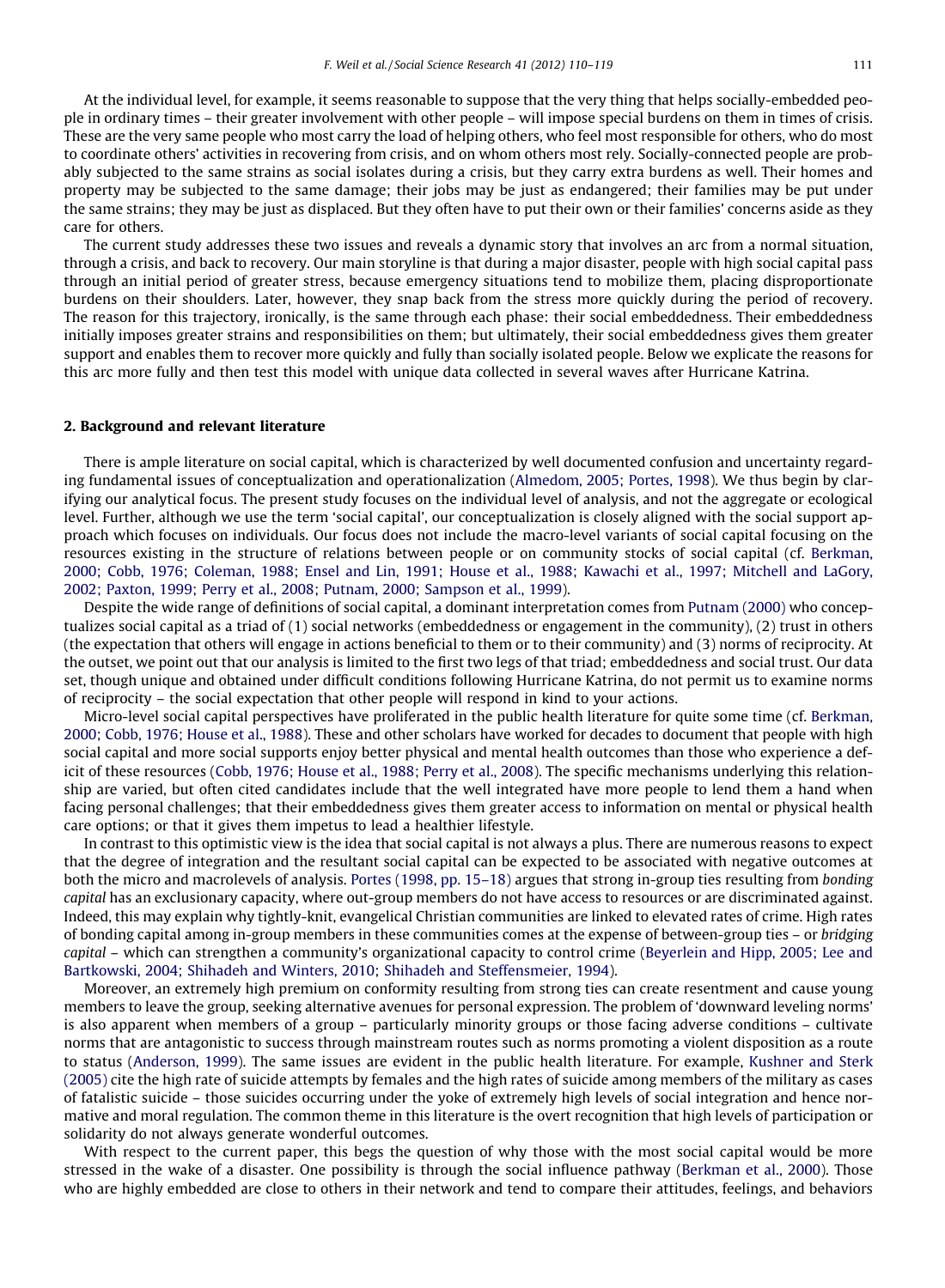with them and modify them to make them more aligned [\(Marsden and Friedkin, 1994](#page-9-0)). This is why those people who are strongly tied to others with positive health behaviors tend to exhibit them as well, and vice versa (see [Almedom, 2005\)](#page-9-0). Thus, deeply embedded people during a crisis are more likely to be exposed to and influenced by people who are stressed, resulting in a reinforcing cycle. In contrast, social isolates will be exposed to fewer people, and thus fewer stressed people, insulating them from the social influence effect.

In addition to this mechanism, [Ferlander \(2007\)](#page-9-0) argues that social embeddedness itself can be stressful. This is because being supportive of other people with problems is in itself a stressful experience, especially to those who already face socioeconomic or other challenges. In their study of 222 household decisions makers in socioeconomically disadvantaged environments, [Mitchell and LaGory \(2002\)](#page-9-0) find that 'bonding capital' is associated with greater mental distress. When there are few resources available, network members get leaned on for various forms of support because there is nowhere else to turn.

Some research has illustrated how this may be the case for highly embedded women as well. For example, in a study of women in 43 families in Boston, [Belle \(1982\)](#page-9-0) found that those with greater network size tended to be more stressed about their friends and relatives. In a study of 285 black households, young adult women who received more support from extended kin exhibited none of the expected benefits, a paradoxical finding the authors associated with a 'psychological cost' of being embedded; in this situation they are scrutinized more closely and expected to follow suggestions from others that they received support from ([Dressler, 1985](#page-9-0)).

In light of this literature, we are obviously not the first to suggest that social involvement may be a double edged sword. On the one hand, there is clearly substantial evidence to suggest that sometimes the social capital effect for individuals is affiliated with positive outcomes. On the other hand, evidence also continues to accumulate on the dark side of social capital, the negative by-products of social involvement. Extending this to our interest in post-disaster recovery behavior, we see a clear opportunity to integrate these opposing viewpoints into a temporally informed sequence of events involving social embeddedness and stress. Our hypothesized trajectory should look something like this: Immediately following a major disaster, the more socially involved and connected will be most readily activated to help carry the load during the recovery effort, for example volunteering, donating resources, and other activities. Indeed, this assertion is supported by the important study by [Brown and Ferris \(2007\)](#page-9-0), who draw on data from more than 29,000 respondents in the national Social Capital Community Benchmark Survey and document that network and normative based social capital are associated with more charitable giving and more volunteerism.

This also means that of the two legs of the social capital triad that we examine, social networks (or embeddedness) and social trust, we expect this hypothesized relationship to exist mainly for embeddedness but not for social trust. Being highly embedded in community organizations will, by its nature, invoke greater burdens on those who are more involved because it is the mobilization of those organizations that are critical for survival during disasters. But having a high degree of trust in others, in-and-of-itself, is not something that exacts a disproportionately heavy burden during times of disasters.

For these reasons, we expect that those who are most embedded will be the ones to experience the most negative feelings, the most stress, anger, depression, and so forth. However, it is likely that this will be relatively short lived. This is because over the long term the social supports associated with embeddedness will be beneficial. [Henderson and Whiteford](#page-9-0) [\(2003, p. 506\)](#page-9-0), in discussing social capital and mental health succinctly point out that ''episode duration might be shorter in highly supportive environments''. The evidence that recovery from physical illness is expedited among physically ill people with extensive social supports has accumulated for several decades (see reviews in [Broadhead et al., 1983; Uchino et al.,](#page-9-0) [1996](#page-9-0)). The evidence as it relates to more psychosocially oriented outcomes is in shorter supply, in large part because it does not appear that many studies have focused specifically on this question. However, the conceptual argument is sound and our data allow us to test the expectation that the most embedded will also be those most likely to recover from these stressors most quickly. Below, we describe in detail the data which allow us to assess these expectations.

#### 3. Data, measures, and analytical methods

To test our dynamic model of social embeddedness and stress through the Hurricane Katrina period, we require individual level data on these measures for a random population sample taken at more than one point in time.

Our post-Katrina data come from a series of surveys that we launched roughly 30 days after Hurricane Katrina struck, and were collected in three waves covering an 18-month period after the storm. The interviews for these surveys were conducted from (a) September 27 to November 29, 2005 ( $N = 1349$ ), (b) February to April, 2006 ( $N = 1008$ ), and (c) March to April, 2007  $(N = 603)$ . Notably, the fall 2005 survey was conducted over a 2-month time-span, a period it turns out, of very significant and rapid change. To be sure, we did not initially intend for this sampling phase to last so long, but we felt it was critical to begin interviewing as soon as possible after the Hurricane, given that we were on the ground and suspected the situation was fluid. Thus, when we started the study, we were actually still waiting to hear whether our request for research funding had been approved, a problem that disaster researchers routinely face. We used student interviewers throughout, but initially, they were volunteers, and we were only able to collect data at a slower rate than when we were able to pay them. This lengthy data collection turned out to be a benefit in disguise, because we found that some effects were only measurable in the early part of the interviewing period and would surely have been undetectable if we had waited until the funding was approved. In order to extract the maximum information from this initial wave, in the analyses that follow, we break the first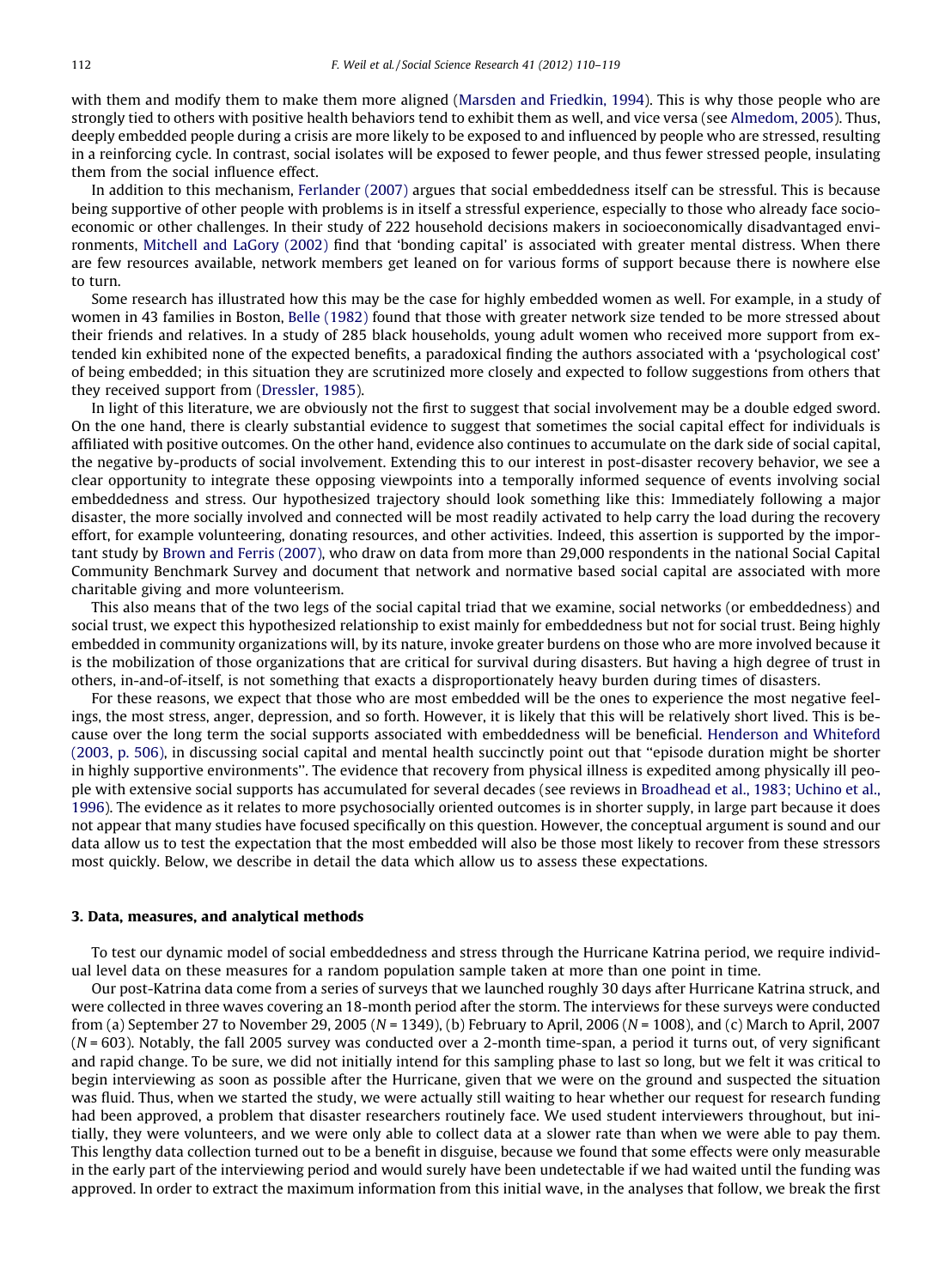post-Katrina wave of surveys, in autumn 2005, into four sub-waves: (a) September 27 to October 11 (N = 308), (b) October 12 to November 5 ( $N = 352$ ), (c) November 6 to 18 ( $N = 328$ ), (d) November 19 to 30 ( $N = 348$ ). Combining these four sub-waves with the later two waves in 2006 and 2007, gives us a total of six waves. As we will see, most of the dynamic change occurs within the first two stressful months. In fact, we would likely have captured even more change had we interviewed immediately after the storm.

All our data are based on random-digit-dialed telephone samples, representative of the general population age 18 and over in East Baton Rouge Parish, LA. The post-Katrina interviews were conducted only with respondents who already lived in Baton Rouge before the Hurricane – i.e., no evacuees are included in the sample. All samples are weighted in the analyses presented here to reflect the combined age–gender–race/hispanic distributions of the community, according to US Census estimates for the year of the survey. Thus, all time-series reported here are treated as repeated cross-sections, with the special exception of the Spring-Fall panel, for reasons explained below. Our analyses conducted in the course of weighting the samples suggest no important demographic differences among the samples. Thus, we do not believe that our substantive results are artifacts of sampling variations.<sup>1</sup>

By utilizing these various data sources, we are able to analyze over time the impact of social capital on stress, over a period of crisis, gradual recovery and return to ordinary conditions. Our questionnaire contains a series of (mostly validated) instruments to measure our hypotheses (the full questionnaires will be made available online). Most of the questions are replicated from national surveys, and except for the questions specific to the aftermath of Hurricane Katrina, most of the questions have already been asked in the prior surveys in Baton Rouge, and in established surveys at the national level. Thus, we have good benchmarks with which to measure change.

The original survey instruments and the items used in various scales are provided in Appendix B. The main indicators utilized in the analysis may be summarized as follows. Social capital is conceptualized primarily as social embeddedness/participation in the community and trust in others. We thus create six scales adapted from Putnam's 2000 SCCB survey, which, in turn, were mostly replicated from previous national surveys. Four of the scales are linked to embeddedness: Associational Involvement, Civic Leadership, Faith-Based Engagement and Informal Socializing. The other two scales measure trust: Interpersonal Trust and Inter-Racial Trust.

We use a variety of indicators of Stress, also detailed in Appendix B. We expected that the post-Katrina situation in Baton Rouge – the closest major center of evacuation, which almost doubled in size overnight – would be stressful in a number of ways, and we sought to measure them. For generalized Emotional stress, we asked if people felt depressed or angry. For stressful feelings regarding Fear of Social Disorder and Evacuees, we asked a question about their potential fear toward evacuees.<sup>2</sup> We also asked a series of questions about their feelings of aggravation about traffic congestion, crowding in neighborhoods, stores, and schools, telephone disruptions, and rudeness. All indices in this analysis (Social Capital and Stress Factors) were created using a principle components factor analysis with a varimax rotation. Communalities were greater than 0.69.

Finally, we include some Control Variables in our analyses, to control for possible spuriousness of results, which are also detailed in Appendix B. These include how long the respondent had lived in Baton Rouge, educational level, family status (a ''married with children'' dummy variable), race (a black dummy variable, where Black = 1), whether the respondent did unpaid volunteer work for the evacuees, and whether evacuees had stayed at the respondent's house. The last two items are not trivial or rare occurrences. Our surveys showed that fully half of Baton Rouge households housed evacuees – almost entirely family and friends – and that 60% of respondents did volunteer relief work, most more than once, and most with faith-based organizations.

We use straight forward methods of data analysis: time series of Pearson's correlation coefficients, backed up by multiple regressions that include the control variables just described. As indicated, most of our variables are scales or indexes, including all the social capital scales. Even though they are computed from categorical variables, most of these scales contain a large number of categories. For this reason, we use Pearson's correlations and multiple regressions rather than nominal or ordinal-level statistics. We test our hypothesis in two ways. First, we do this visually by graphing at several points in time the correlation between the six forms of social capital and the three measures of stress. Second, using an inferential test of our hypothesis we run multivariate models with an interaction term in the presence of control variables. To recall, we hypothesize that those with most social capital will carry the largest burden following the storm, but they will also bounce back more quickly than those with low social capital. Accordingly, we interact social capital with time – the number of days after the storm the respondents were surveyed. A negative coefficient for the interaction term suggests that the association between social capital and stress grows more negative over time; meaning that as time progresses, those with more social capital experience less stress.

 $1$  We specifically designed the study to avoid the problem of selectivity bias. Our sample is only of long-term Baton Rouge residents, not evacuees from areas affected by the storm. None of our respondents were moving in or out of town, nor were they displaced by the storm. This is a post-Katrina survey of respondents who lived in Baton Rouge before the storm. No evacuees are included in the sample.

 $2$  Even the LSU Chancellor mistakenly repeated one of the rumors in a broadcast email to the campus. There was said to be an uprising downtown, and angry evacuees were said to be marching in the direction of the LSU campus, a couple miles away. As a result of this rumor and email, the campus immediately emptied, although the rumor proved entirely untrue. While the Chancellor apologized for his error, the episode revealed the extent of fear and stress at the time.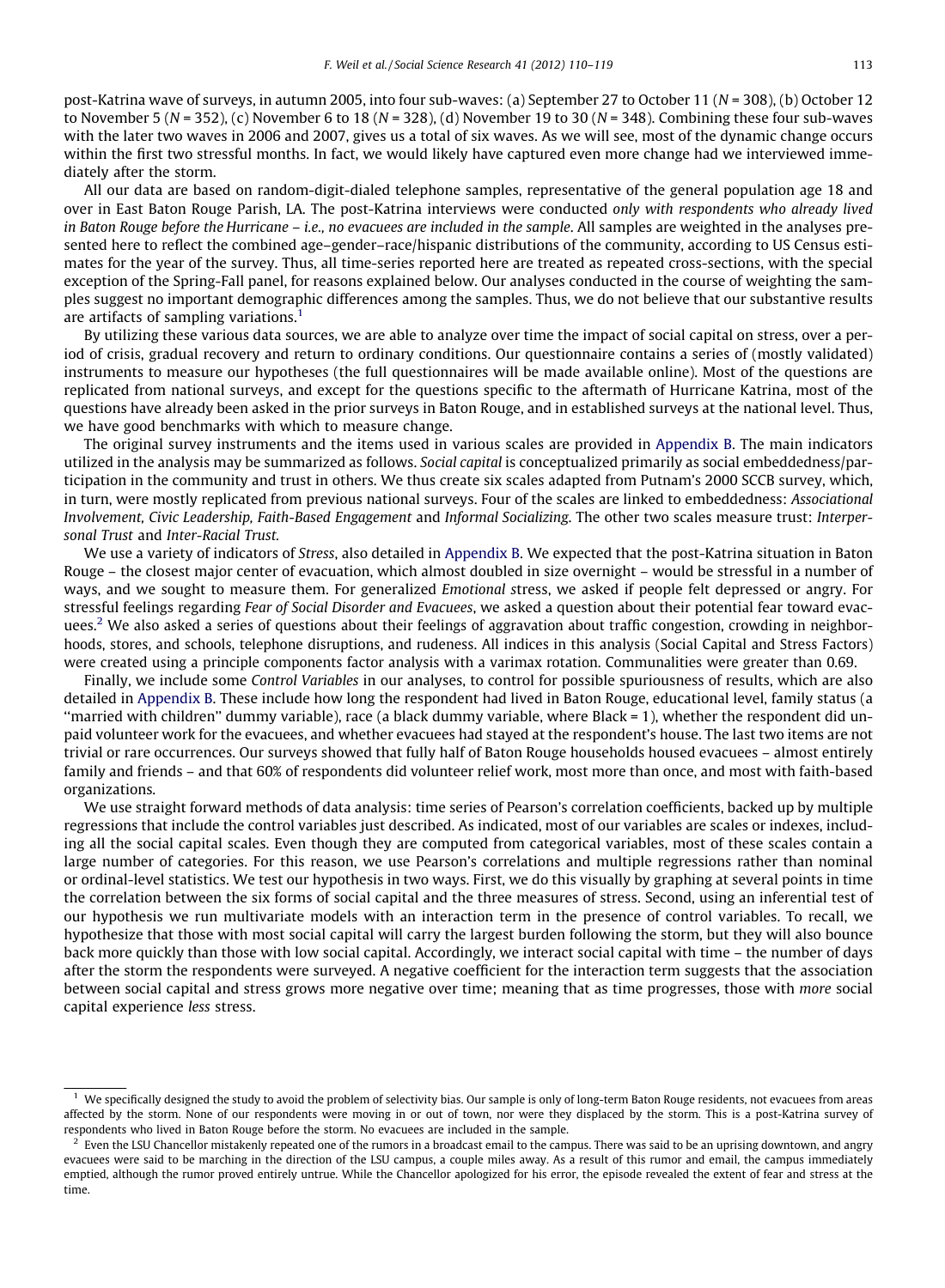## <span id="page-4-0"></span>4. Findings

## 4.1. Background

The main descriptive findings of our post-Katrina Baton Rouge surveys provide an important backdrop to our analysis of the role that social capital played. The full descriptive results [will be available online]. The most important points can be summarized as follows: (a) People in Baton Rouge felt mainly compassion toward evacuees, mingled with negative feelings of fear and irritation, too. (b) Rumors of crime were initially widespread, but after initially spiking, fear of crime subsided fairly quickly. Fear of crime continued its years-long decline; and fear after Katrina was not as high or as sustained as it was during the period that a serial killer was active in Baton Rouge (see [Lee and DeHart, 2007\)](#page-9-0). (c) Crowding in Baton Rouge produced substantial problems and irritants, though these have mostly subsided somewhat over time. However, even as the situation improved, blame of government rose, especially of federal and state government. Local government was better regarded. (d) Baton Rougeans were understandably angry and depressed after the disaster – but notably, their levels of optimism were even higher. However, they felt more hopeful about improvement in the economy than about Baton Rouge as a place to live.

In Table 1, we list the first-order Pearson Correlations between social capital and stress. These correlations are for all waves combined and, thus, are not disaggregated by time after the storm. In this aggregated form, it appears that the first three forms of social capital have a positive (and significant) association with stress. Simply put, those who have more associational involvement, engage in more civic leadership and informal socializing, actually experience more stress. For instance, those who engage in civic leadership tend to be more depressed and angry (.07), experience more fear of evacuees (.08) and feel more problems/aggravation because of the storm (.16). This is the so-called ''dark-side'' of social capital, that it carries an emotional/psychological toll. But the other results reveal a murkier picture. Indeed, those who trust more (socially and racially) and are more religiously engaged, actually experience less emotional stress. But even these results are not entirely consistent. For instance, those with more faith-based engagement, while less depressed and angry as the result of the storm (–.07), feel *more* problems as the result of the storm. In our view, this muddiness emerges because these results do not take into account the evolving relationship between social capital and stress over time.

To get a visual sense of our central hypothesis, we disaggregate the correlations in Table 1 by time since the storm, and then plot these values in [Fig. 1](#page-5-0). The vertical line approximates the occurrence of Hurricane Katrina. The first plot in [Fig. 1](#page-5-0) reveals the relationship between six different forms of social capital and one specific indicator of stress, feeling depressed or angry as the result of the storm. All six plots reveal initial support for our hypothesis, that immediately after the storm, the link between social capital and stress is positive (more social capital means more stress), then eventually turns more negative (more social capital means less stress). Consider, for instance, civic leadership. Immediately following the storm the link between this form of social capital and stress is relatively high, roughly .32. This means that respondents who were engaged in civic leadership were under greater stress than those who were not. But, later during the recovery phase, that correlation decreased to the point where it became slightly negative 18 months after the storm. In plain terms, it implies that the stress among the civically engaged resolves more quickly compared to those who are not civically engaged. Indeed, all six curves go in the predicted direction. Socially-embedded people show more emotional stress immediately after the disaster – presumably as they care for the greater numbers of people in their social networks who need assistance. But they rebound faster, evincing less stress than social isolates – presumably because they have more social support to bring them back to their normal pattern in ordinary times. In other words, the link between social capital and stress is time sensitive and evolves over time.

In the final phase of the analysis, we model social capital and stress in a multivariate context in the presence of relevant controls using OLS. To recall, there are three stress outcomes and six forms of social capital. Running a single model for each of these combinations (in the presence of controls) required 18 different regression models. For brevity we only report the coefficients for social capital main effect as well as the social capital – time interaction. However, to get a sense of the impact of the control variables, we list the full (and typical) results of one of the models in Appendix A. The appendix shows the coefficients for the model that predicts depression and anger when we include civic leadership as a form of social capital. The last two standardized coefficients in this model (and the other 17 models) are listed in [Table 2.](#page-6-0)

#### Table 1

Social capital and stress after Hurricane Katrina. Baton Rouge, 2005 (Pearson Correlations).

|                                 | Social capital               |                     |                         |                 |                       |                           |  |
|---------------------------------|------------------------------|---------------------|-------------------------|-----------------|-----------------------|---------------------------|--|
|                                 | Associational<br>involvement | Civic<br>leadership | Informal<br>socializing | Social<br>trust | Inter-racial<br>trust | Faith-based<br>engagement |  |
| <b>Stress</b>                   |                              |                     |                         |                 |                       |                           |  |
| Depressed-angry                 | $.07$ $\degree$              | $.09***$            | .06'                    | $-.09$ **       | $-.08$                | $-.07$ <sup>*</sup>       |  |
| Fear evacuees                   | $.08***$                     | .06                 | $.05^*$                 | $-.06"$         | $-.09$ <sup>**</sup>  | $-.00$                    |  |
| Feel problems due to<br>Katrina | .16                          | $.19$ <sup>**</sup> | .16                     | $-.15"$         | $-.07$ <sup>**</sup>  | .05                       |  |

 $P < .05$ .

 $p < .01$ .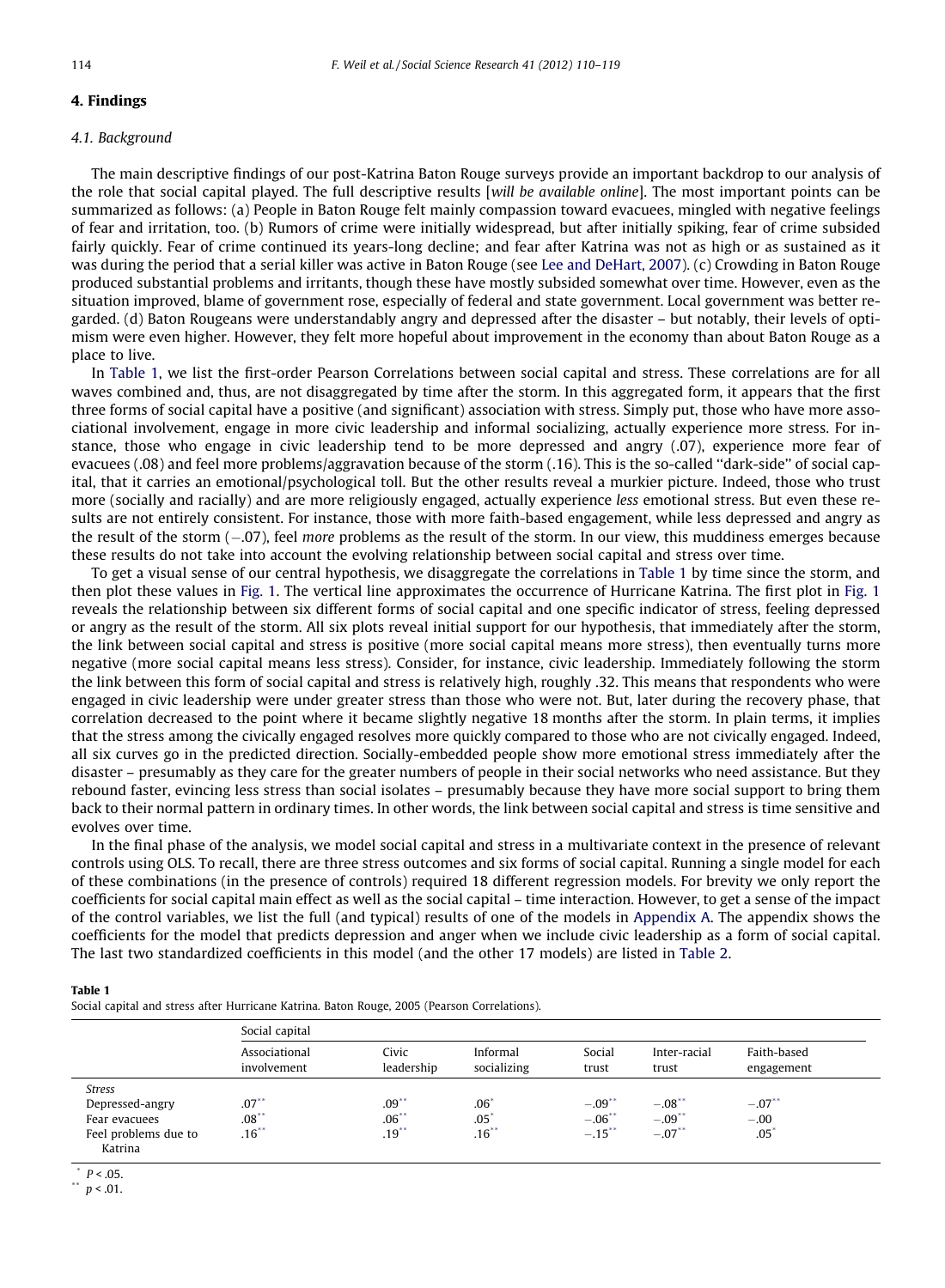<span id="page-5-0"></span>

Sources of Chart Data:

2. September 27 to November 29, 2005, East Baton Rouge Parish ( N=1,349), broken into 4 subsections

- a. September 27 to October 11, 2005.  $N = 308$ .
- b. October 12 to November 5, 2005.  $N = 352$ .
- c. November 6 to 18, 2005.  $N = 328$ .
- d. November 19 to 30, 2005.  $N = 348$ .
- 3. February to April, 2006, East Baton Rouge Parish.  $N = 1,008$ .
- 4. March to April, 2007, East Baton Rouge Parish.  $N = 603$ .

Fig. 1. Social capital and stress: depression, fear and aggravation, post-Katrina, over time.

The first row of [Table 2](#page-6-0) reports the main effect of civic leadership on three forms of stress. The first value (.144) is from the model that predicts depression and anger. As in [Table 1](#page-4-0), the link between civic leadership and depression/anger is positive, suggesting that more social capital leads to more stress. This appears also to be true regarding fear of evacuees (.087) and feelings of problems resulting from the storm (.244). But the next row demonstrates how the relationship varies with time. The first model, predicting depression and anger, reveals a statistically significant interaction coefficient of –.072. This suggests that the linear association between civic engagement and depression becomes more negative as time progresses. This provides an inferential test to what is revealed in Fig. 1, that the link between social capital and stress begins to invert over time. Those with strong connections to their community feel the greatest burden – and thus the greatest stress. But later, during the recovery phase, it is the social support of those who are embedded in networks of social capital that allows these individuals to recover more quickly. In other words, the negative side of social capital gives way to its positive side.

Likewise, social capital in the form of associational involvement and informal socializing reveals precisely the same pattern. This means that all three types of embeddedness create greater stress initially but then help individuals bounce back more quickly. On the other hand, the trust-based forms of social capital (social trust and racial trust) provide only limited support for this idea. Only one of the coefficients in the racial trust variable is significant, that which predicts feeling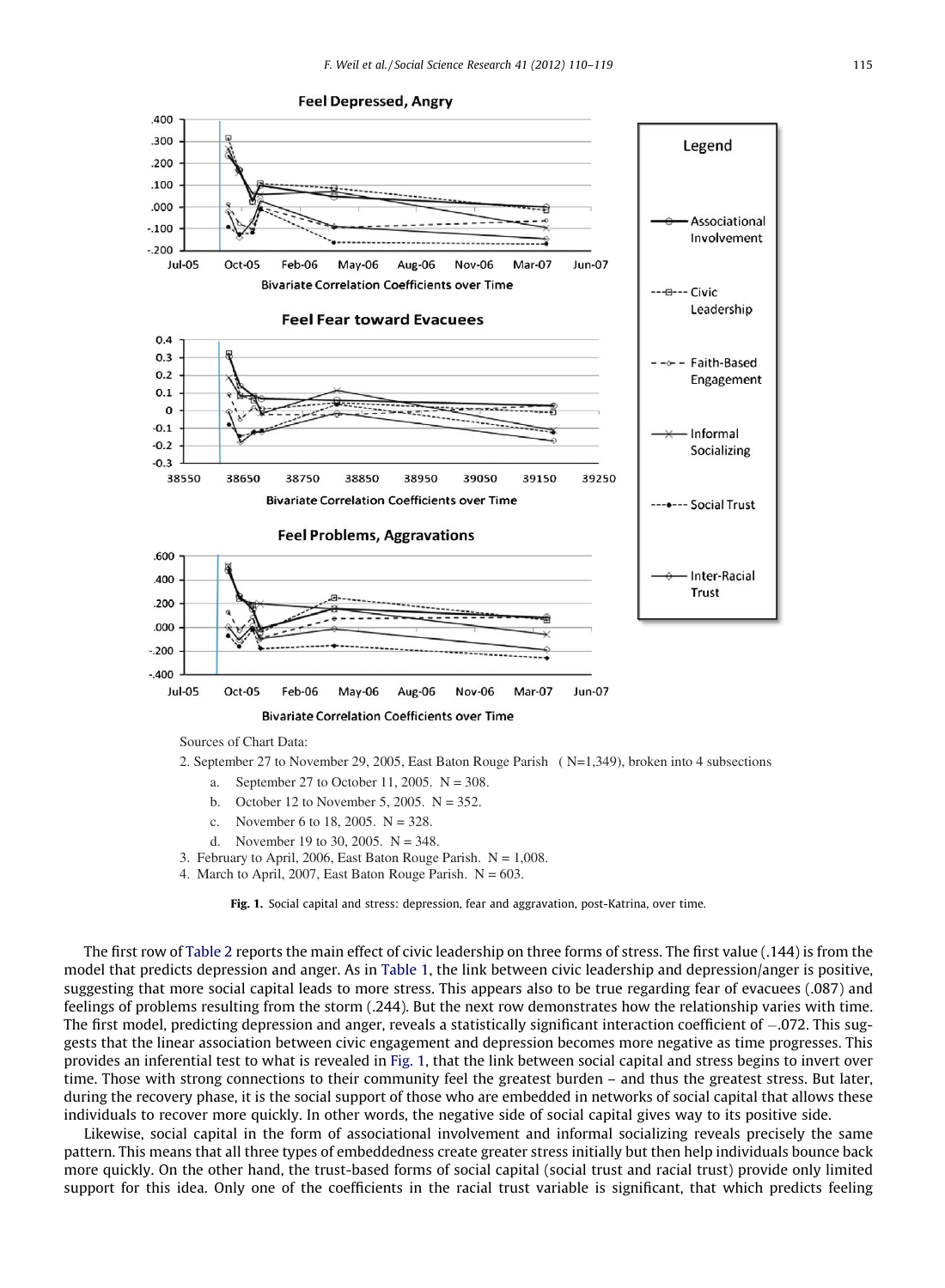## <span id="page-6-0"></span>Table 2

Regression coefficients linking social capital with stressers.

| Social capital                   | <b>Stress</b>   |               |                       |  |  |
|----------------------------------|-----------------|---------------|-----------------------|--|--|
|                                  | Depressed-angry | Fear evacuees | Problems from Katrina |  |  |
| Civic leadership                 | $.144*$         | $.087*$       | $.244*$               |  |  |
| Civic leadership * time          | $-.072*$        | $-.058*$      | $-.054*$              |  |  |
| Associational involvement        | $.120*$         | $.112*$       | $.217*$               |  |  |
| Associational involvement * time | $-.075*$        | $-.069*$      | $-.061*$              |  |  |
| Informal socializing             | $.127*$         | $.113*$       | $.280*$               |  |  |
| Informal socializing * time      | $-.287*$        | $-.261*$      | $-.440*$              |  |  |
| Inter-racial trust               | $-.032$         | $-.075*$      | .010                  |  |  |
| Inter-racial trust * time        | $-.137$         | $-.091$       | $-.228*$              |  |  |
| Social trust                     | $-.080*$        | $-.084*$      | $-.067*$              |  |  |
| Social trust $*$ time            | $-.133$         | .001          | $-.258*$              |  |  |
| Faith-based engage               | $-.063*$        | $-.015$       | .004                  |  |  |
| Faith-based engage * time        | $-.015$         | .021          | .045                  |  |  |

problems due to Katrina (–.228). Likewise, the social trust variable interaction term is only significant when predicting this form of stress. In other words, we do not find consistent support for the idea that social trust, as a dimension of social capital, follows the hypothesized trajectory. The only form of social capital that did not come out as predicted is the faith-based engagement. Specifically, the main effects for depression were negative, revealing that more such engagement equates with less depression, and the interaction terms were not significant, suggesting that this relationship does not alter significantly over time. We discuss the implication of these findings in the section that follows.

## 5. Discussion

Our analysis heeds the recent call by [Tierney \(2007\)](#page-9-0) to begin bringing mainstream sociological concepts into the mostly applied field of disaster studies (see also [Patterson et al., 2010,](#page-9-0) for another first step). To accomplish this, we analyzed post-Hurricane data for Baton Rouge, LA – a community significantly impacted by the evacuation of New Orleans following the flooding associated with Hurricane Katrina. The multi-wave nature of these data allows us to illustrate a paradox of social capital and social embeddedness that no other studies to date have captured. Most literature on social capital indicates that those who are socially active and engaged are happier and experience less stress than those who are socially isolated. However, this literature is limited in two ways; first, it almost exclusively addresses stress in ordinary, non-crisis conditions and, second, it does not examine dynamic change over time.

Relying on a growing body of research in the public health literature, we find that this picture should be modified for times of crisis and recovery. Unlike during ordinary times, during periods of crisis people who are socially active and engaged are actually likely to initially experience greater stress than the social isolates. This is because their embeddedness in the community imposes extra burdens on them. However, over time, these same people recover more quickly and become able to handle greater stress again, as they did before the crisis. The reasons for this pattern, we argue, are the same throughout the cycle. Those with greater social capital have greater social networks and social support during ordinary times that enable them to handle stress better. During the height of a crisis, this same social embeddedness places extraordinary demands and burdens on them, as they try to help and support their wide networks of family, friends, neighbors, colleagues, and community members. As the recovery from the crisis proceeds, those with greater social capital are able to snap back more effectively and handle stress better, as they begin to routinize their activities and once again rely more on their social networks for support.

Obviously, this process does not apply to disasters so severe that they completely undermine the community and its social ties. Such is the case in those communities in and around New Orleans that were permanently displaced by Katrina, and where the notion of social embeddedness no longer applies. Years earlier, this was poignantly described by [Erikson \(1976\)](#page-9-0) in his seminal work on the Buffalo Creek Flood, where a dam burst and obliterated the town of Man, West Virginia in 1972. He describes the social aftermath as ''a gradual realization that the community no longer exists as an effective source of social support... [and people] ...learn that they are isolated and alone and wholly dependent on their own individual resources'' [\(Erikson, 1976, p. 154](#page-9-0)).

Given that more involved people carry a larger burden and hence are more stressed, this raises another key question: What can be done to make both individuals and communities more resilient? Our take on the post-Katrina situation, based on our front lines knowledge, the data we have collected, and the results from studies conducted by other scholars, is that individuals carried much of the burden of initial relief efforts because organizational efforts had a difficult time mobilizing. We suspect that the individual stressors began to subside when organizational efforts finally coalesced and were able to start addressing the recovery effort on the scale that it required. Thus our initial suggestion for greater success in future recovery efforts is the facilitation of ties between individuals across small, medium, and large scale organizations. By integrating individual social supports with systemically based structural forms of support, very large scale disaster recovery efforts, such as that required in the wake of Katrina, may provide the individual and community level resilience needed to carry recovery efforts through to completion.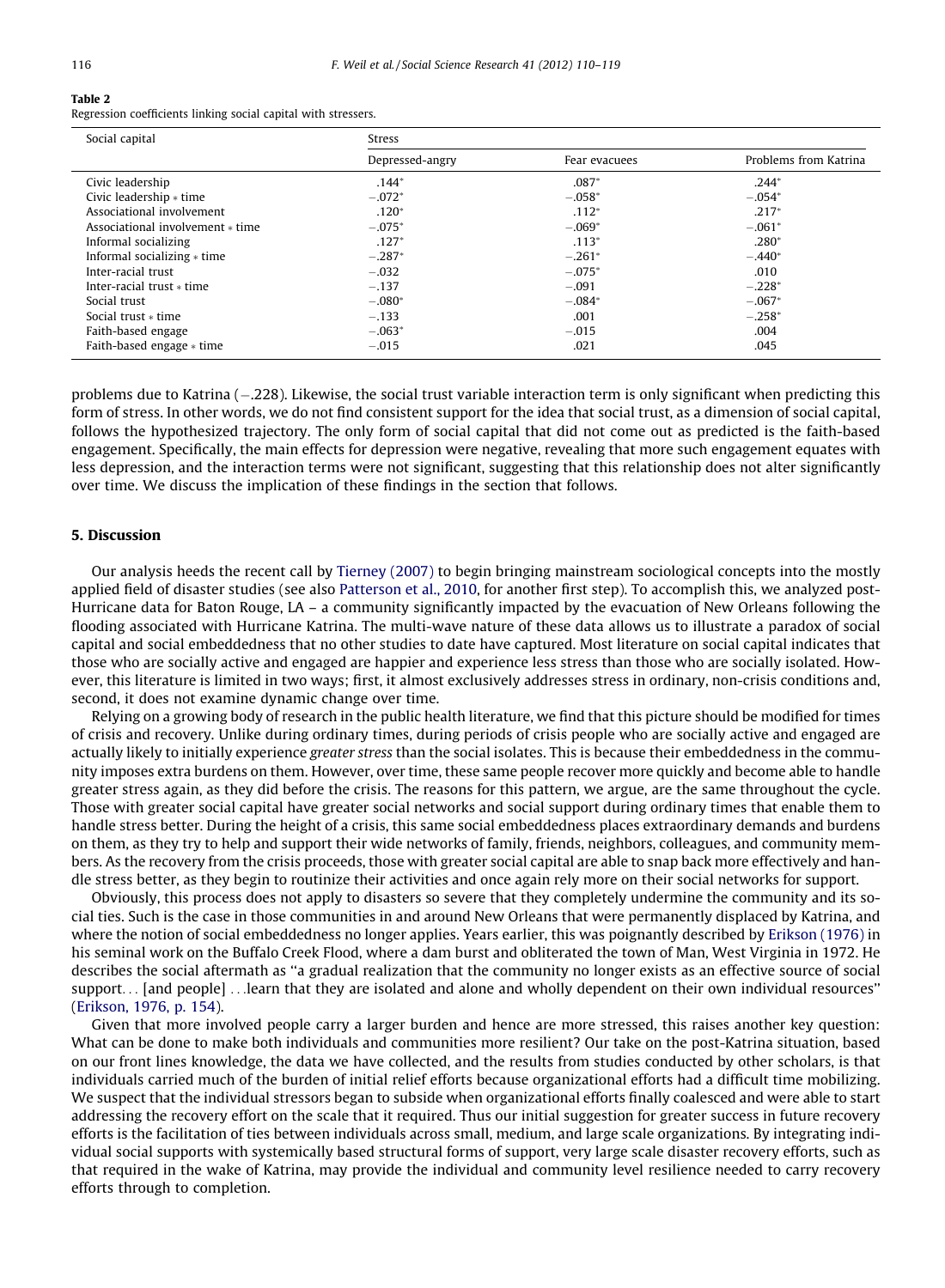There are two caveats in the findings: First, as we expected, of the two legs of social capital triad that we examine here, only networks, or embeddedness invokes the counter-intuitive hypothesized trajectory of great stress followed by quick recovery. We find only limited support that the social trust dimension of social capital follows this trajectory. Second, a major exception to the embeddedness findings is that social capital in the form of faith-based engagement does not follow the hypothesized trajectory. The first order correlations revealed that those who were involved in faith-based institutions did not experience more stress, or the dark side of capital, during the early stages of the Hurricane, but nor did they experience an accelerated recovery later in time. This suggests that faith-based engagement might invoke unique outcomes and, thus, it cannot be grouped readily with the other forms of social capital. Indeed, even the notion of faith-based engagement may be too generic to capture the complexities of religious involvement and other outcomes. For instance, [Bartkowski and Xu \(2007\)](#page-9-0) found that not all forms religion-based social capital were associated with lower drug use among teens. Among the three forms of religion-based social capital considered in their study, the only one that was linked to lower teen drug use was integration within congregational networks (i.e., attending worship services). Thus, further research is required to better understand the link between faith-based social capital and the stress during a crisis.

There is an additional, theoretical implication of our study. This analysis illustrates that it can be very fruitful to inform the subfield of disaster studies with theoretical concepts from the mainstream of sociology. [Ritchie and Gill \(2007\)](#page-9-0) recently argued that social capital theory had not yet found a place in the area of disaster research, but also illustrated that there were several different ways it could be used to inform various issues in that field; and [Patterson et al. \(2010\)](#page-9-0) have begun the theoretical work of incorporating social capital and community conceptual models into disaster research.

In sum, our study demonstrates that social capital and embeddedness are not always beneficial. While social capital is an important resource, it also a handicap for those proximate to disasters and for those involved in disaster relief efforts. Future research should continue to build on this study by applying social capital ideas to those directly enmeshed in disasters themselves, to determine whether such individuals are more likely to help their friends and neighbors who have been affected, and whether such individuals recovery more quickly.

|                                         |                | Std. error | Beta    |          | Sig. |
|-----------------------------------------|----------------|------------|---------|----------|------|
| Constant                                | $-.044$        | .106       |         | $-.414$  | .679 |
| Years lived in Baton Rouge              | $-.002$        | .001       | $-.066$ | $-3.411$ | .001 |
| Black (dummy var)                       | .081           | .041       | .039    | 1.996    | .046 |
| Education                               | $-.032$        | .011       | $-.059$ | $-2.886$ | .004 |
| Married with children                   | $-.174$        | .039       | $-.087$ | $-4.499$ | .000 |
| Done unpaid volunteer work for evacuees | .028           | .012       | .047    | 2.345    | .019 |
| Evacuees staying in your house now      | .248           | .060       | .078    | 4.110    | .000 |
| Days since the storm landfall           | $-4.46E - 005$ | .000       | $-.009$ | $-.458$  | .647 |
| Civic leadership                        | .146           | .030       | .144    | 4.952    | .000 |
| Civic leadership $\times$ Days          | .000           | .000       | $-.072$ | $-2.539$ | .011 |

## Appendix A. Full model results predicting stress (depressed/angry) with civic leadership

#### Appendix B. Survey instruments and scale construction

#### Social Capital Indicators

- Associational Involvement. [Number of involvements] Now I'd like to ask whether you have taken part in activities with different groups and organizations. I'm going to read a list; just answer YES if you have been involved in the past 12 months with this kind of group. An adult sports club or league, or an outdoor activity club, (How about) A youth organization like youth sports leagues, the scouts, 4 H clubs, and Boys & Girls Clubs, (How about) A parents' association, like the PTA or PTO, or other school support or service groups, Activities at your church or place of worship, other than attending services? This might include teaching Sunday school, serving on a committee, attending choir rehearsal or a retreat. Or working with any organization affiliated with religion, such as the Knights of Columbus or a bible study group, A neighborhood association, like a block association, a homeowner or tenant association, or a crime watch group, A charity or social welfare organization that provides services in such fields as health or service to the needy, A professional, trade, farm, or business association, Any other hobby, investment, or garden clubs or societies, And do you belong to any other kinds of clubs or organizations? Yes, No, Don't Know, Refused.
- Civic Leadership. [Factor] Associational Involvement [previous indicator]. ''About how often have you ...? [IF NECESSARY PROBE WITH CATEGORIES]. Attended a club meeting, attended any public meeting in which there was discussion of town or school affairs? Every week (or more often), Almost every week, Once or twice a month, A few times per year, Less often than that, Never, Don't Know, Refused.'' ''In the past twelve months, have you served as an officer or served on a committee of any local club or organization? Yes, No, Don't Know, Refused.''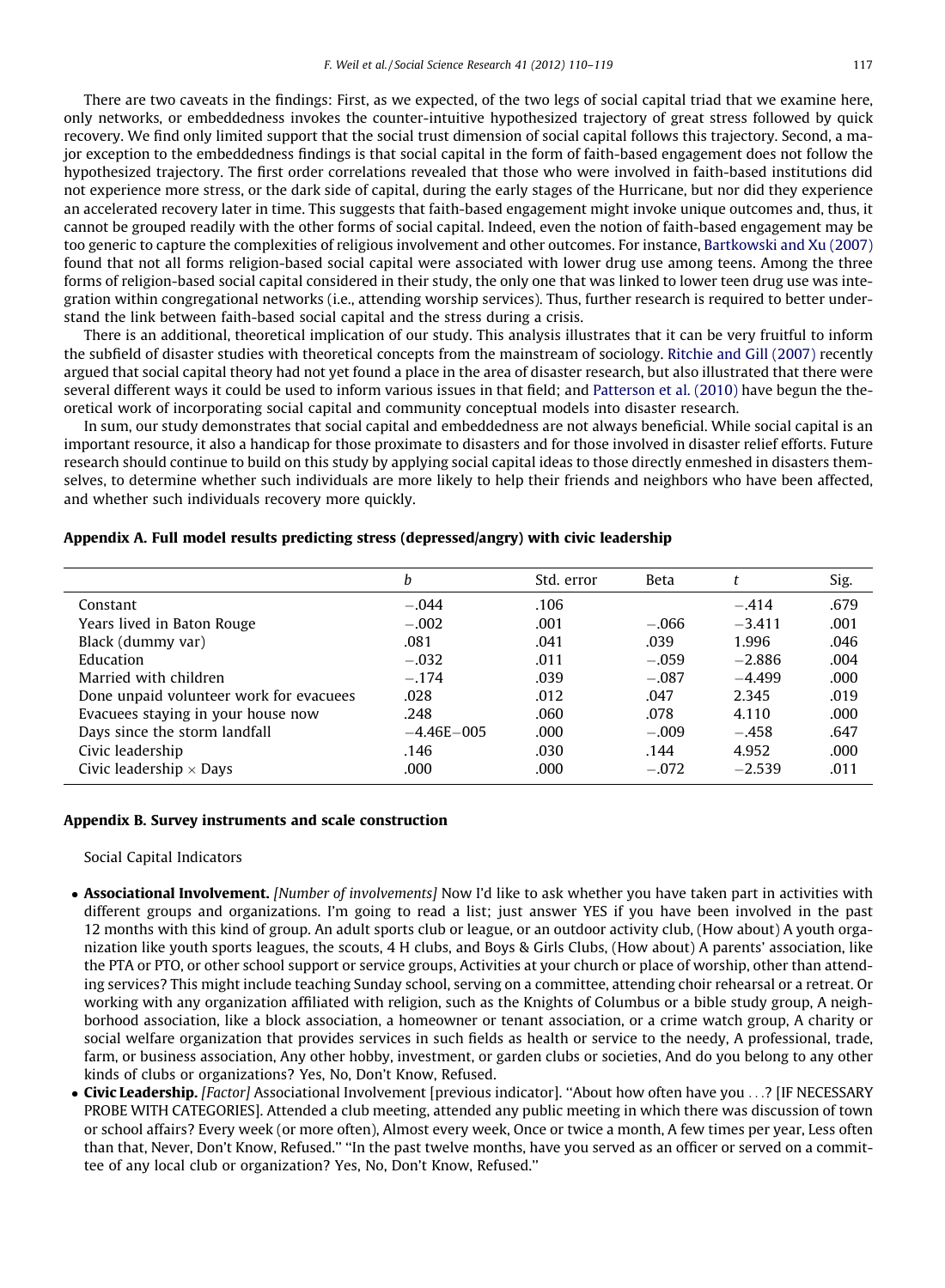- Informal Socializing. [Average] About how often have you ...? [IF NECESSARY PROBE WITH CATEGORIES]. Had friends over to your home, Visited relatives in person or had them visit you, Socialized with co-workers outside of work, Played cards or board games with others, Hung out with friends at a park, shopping mall, or other public place? Every week (or more often), Almost every week, Once or twice a month, A few times per year, Less often than that, Never, Don't Know, Refused.
- Social Trust. [Average] "Generally speaking, would you say that most people can be trusted or that you can't be too careful in dealing with people? Most people can be trusted, Can't be too careful, Other, depends (Volunteered), Don't Know, No answer.'' ''Next, we'd like to know how much you trust different groups of people. First, think about [GROUP]. Generally speaking, would you say that you can trust them a lot, some, only a little, or not at all? People in your neighborhood, (How about) People you work with, People at your church or place of worship, People who work in the stores where you shop, The police in your local community. Trust them a lot, Trust them some, Trust them only a little, Trust them not at all, (VOLUNTEERED) Does not apply, Don't Know, Refused, (CLARIFY IF NECES-SARY: How about in general?)''
- Inter-Racial Trust. [Average of groups R does not belong to] Next, we'd like to know how much you trust different groups of people. First, think about [GROUP]. Generally speaking, would you say that you can trust them a lot, some, only a little, or not at all? ... (How about) White people, What about African Americans or Blacks, What about Asian people, How about Hispanics or Latinos. Trust them a lot, Trust them some, Trust them only a little, Trust them not at all, (VOLUN-TEERED) Does not apply, Don't Know, Refused, (CLARIFY IF NECESSARY: How about in general?)
- Faith-Based Engagement. [Average] "Are you a member of a local church, synagogue, or other religious or spiritual community? Yes, No, Don't Know, Refused.'' ''Not including weddings and funerals, how often do you attend religious services? [IF NECESSARY PROBE WITH CATEGORIES]. Every week (or more often), Almost every week, Once or twice a month, A few times per year, Less often than that, Don't Know, Refused.'' ''Now I'd like to ask whether you have taken part in activities with different groups and organizations. I'm going to read a list; just answer YES if you have been involved in the past 12 months with this kind of group. Activities at your church or place of worship, other than attending services? This might include teaching Sunday school, serving on a committee, attending choir rehearsal or a retreat. Or working with any organization affiliated with religion, such as the Knights of Columbus or a bible study group. Yes, No, Don't Know, Refused.''

## Stress Indicators

- Feel Depressed, Angry. [Factor] Have you yourself had any of the following feelings because of what's happened as a result of the Hurricanes? Depressed, Angry. Yes, Yes, just a little, No, Don't Know, No answer.
- Feel Fear toward Evacuees. [Factor] When you think of people displaced by the Hurricanes who are staying in Baton Rouge, do you have any of the following feelings? Irritation or bother, Fear or concern. Yes, Yes, just a little, No, Don't Know, No answer.
- Feel Problems, Aggravations. [Factor] How much of a problem has [NAME FIRST ITEM] been for you and your family lately [READ ANSWERS]? Traffic congestion, Commuting, Difficulties in shopping for groceries and household items, Crowding in your house or apartment, Crowding in your neighborhood, Crowding in the schools, Difficulties getting through on the telephone, People being rude or unfriendly. A very serious problem, A somewhat serious problem, A minor problem, Not a problem at all, Don't Know, No answer.

Control Variables in Multiple Regressions

- Lived in Baton Rouge. How long have you lived in Baton Rouge? [Record answer in years, if less than 1 year record 0.]. All my life, Don't Know, No answer.
- Education. What is the highest grade of schooling that you have completed? 8th Grade or less, Some high school, High School Diploma, Vocational/Technical school, Some College, College degree, Some graduate school, Graduate degree, Don't Know, No answer.
- Married with Children Dummy. ''Are your currently married, living with a partner, separated, divorced, widowed, or have you never been married? Married, Living with partner, Separated, Divorced, Widowed, Single, never married, Don't Know, No answer.'' ''Do you have children? How many? None, One, Two, Three, Four or more, Other answer, No answer.''
- RACE-Black Dummy. Do you consider yourself to be: [READ RESPONSE OPTIONS]. White, Black, Asian, American Indian, Other, Don't Know, No answer.
- Done Unpaid Volunteer Work for Evacuees. Have you done unpaid volunteer work to help Hurricane evacuees since [date: six months prior]? [If yes] More than once since [date]? No, haven't done volunteer work since [date], Once, More than once, Don't Know, No answer. [If once] How about more than once at any time since the Hurricanes? Just Once, More than once, Don't Know, No answer. [If no] Did you do unpaid volunteer work to help Hurricane evacuees at any time since the Hurricanes? [If yes] More than once? No, haven't done volunteer work, Once, More than once, Don't Know, No answer.
- Evacuees Staying at House Now. [Recoded from previous] Do you NOW have people staying in your house or your own apartment who were displaced by the Hurricanes?